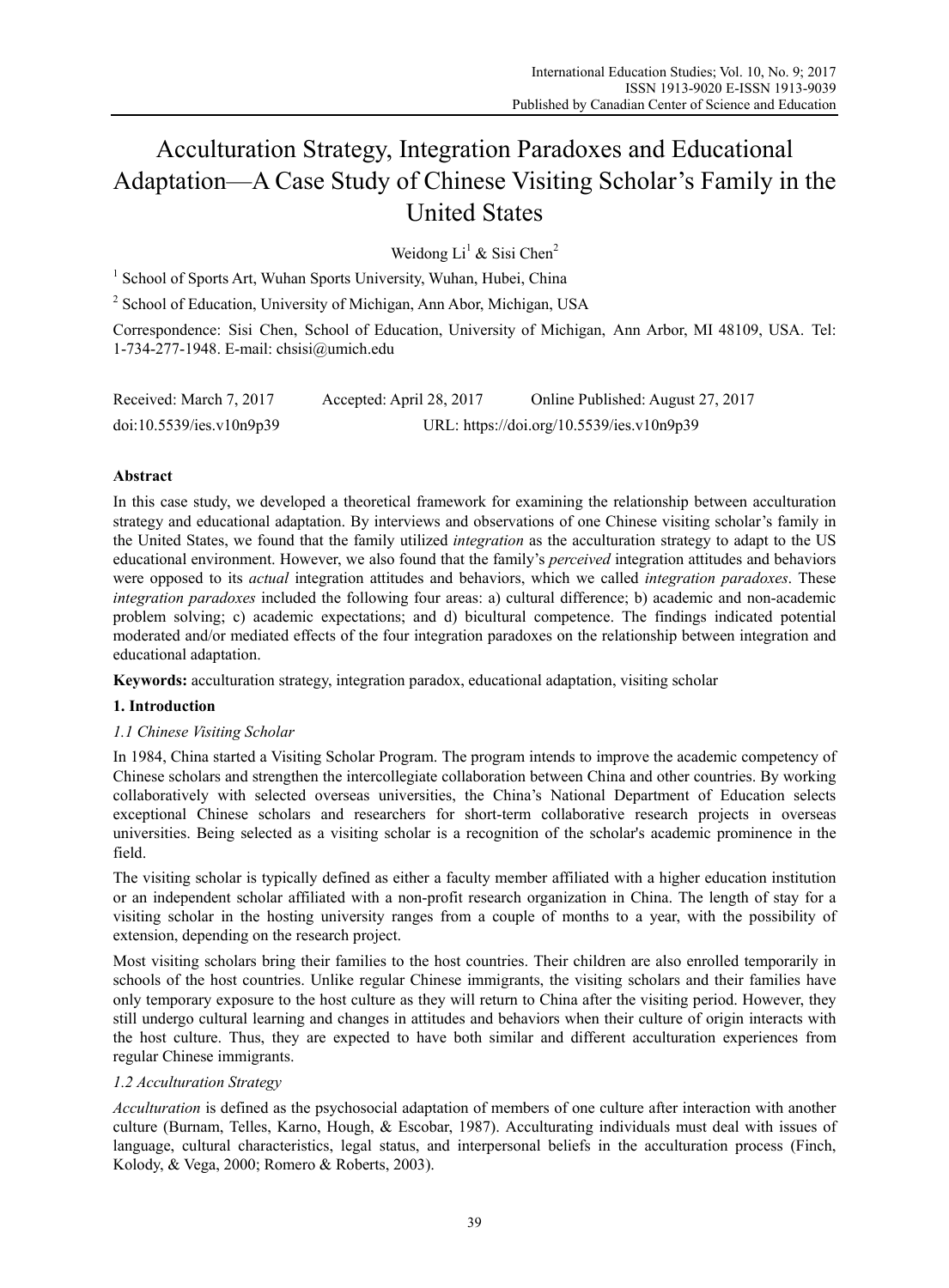According to Berry's (1997) seminal four-acculturation strategy model, immigrants and ethnic minorities utilize four distinct acculturation strategies. Individuals and groups are likely to have varying attitudes and accordingly varying behaviors towards these four ways of acculturating. These acculturation attitudes and behaviors together comprise acculturation strategies (Berry, 1997). The distinction among the four acculturation strategies are based on the negotiation of two underlying issues: a) *cultural maintenance*: the extent to which acculturating individuals and groups identify themselves with the host culture as opposed their origin culture; b) *cultural contact*: the extent to which acculturating individuals and groups wish to involve in the host culture as opposed to their origin culture.

The negotiation of the two issues results in four acculturation strategies: *assimilation* (high identification with the host culture), *separation* (high identification with the culture of origin), *integration* (high identification with both cultures), or *marginalization* (low identification with both cultures). Among the four acculturation strategies, integration is identified by researchers as the most desirable one for acculturating individuals and groups to have positive acculturative outcomes (Berry, 2003; Berry & Sam, 1997). See Figure 1 below:



Figure 1. Berry's Four Acculturation Strategy Model

#### *1.3 Educat tional Adaptat tion*

Education context is one of the most important settings for ongoing and continual acculturation. "Schools can be viewed as a miniature society of settlement and represent and introduce the new culture to immigrant children. School adaptation can be seen as a primary task, and as a highly important outcome, of the cultural transition process." (Berry, Poortinga, Breugelmans, Chasiotis, & Sam, 2011, p. 326).

Educational Adaptation occurs for immigrant and ethnic minority children and their families after the children's acculturation in schools of the host country. *Educational Adaptation* refers to the changes taken place in acculturating children and their families after education and schooling in the host country. Changes will occur at both psychological and socio-cultural levels (Berry, 1997). *Psychological educational adaption* refers to internal psychological outcomes after acculturation such as sense of cultural identity in the school, educational/schooling stress, satisfaction of educational/schooling experiences, academic expectations, and etc. *Socio-cultural* educational adaption refers to such external psychological outcomes as solving educational/schooling problems, dealing with peer- and teacher- relationships, and etc.

*Integration* is considered among the four acculturation strategies as the most effective one to bring about positive educational adaptation (Conversely, marginalization is the least effective) (Berry, Phineey, Sam, & Vedder, 2006). By using the *integration* strategy, acculturating children and their families are more positive in attitudes, accommodating to dual cultures, and active in cultural learning. This will lead to positive educational adaptation in the new socio-cultural environments such as healthy relationships with peers and teachers, effective academic and non-academic problem solving, socio-culturally accommodating educational expectations, and high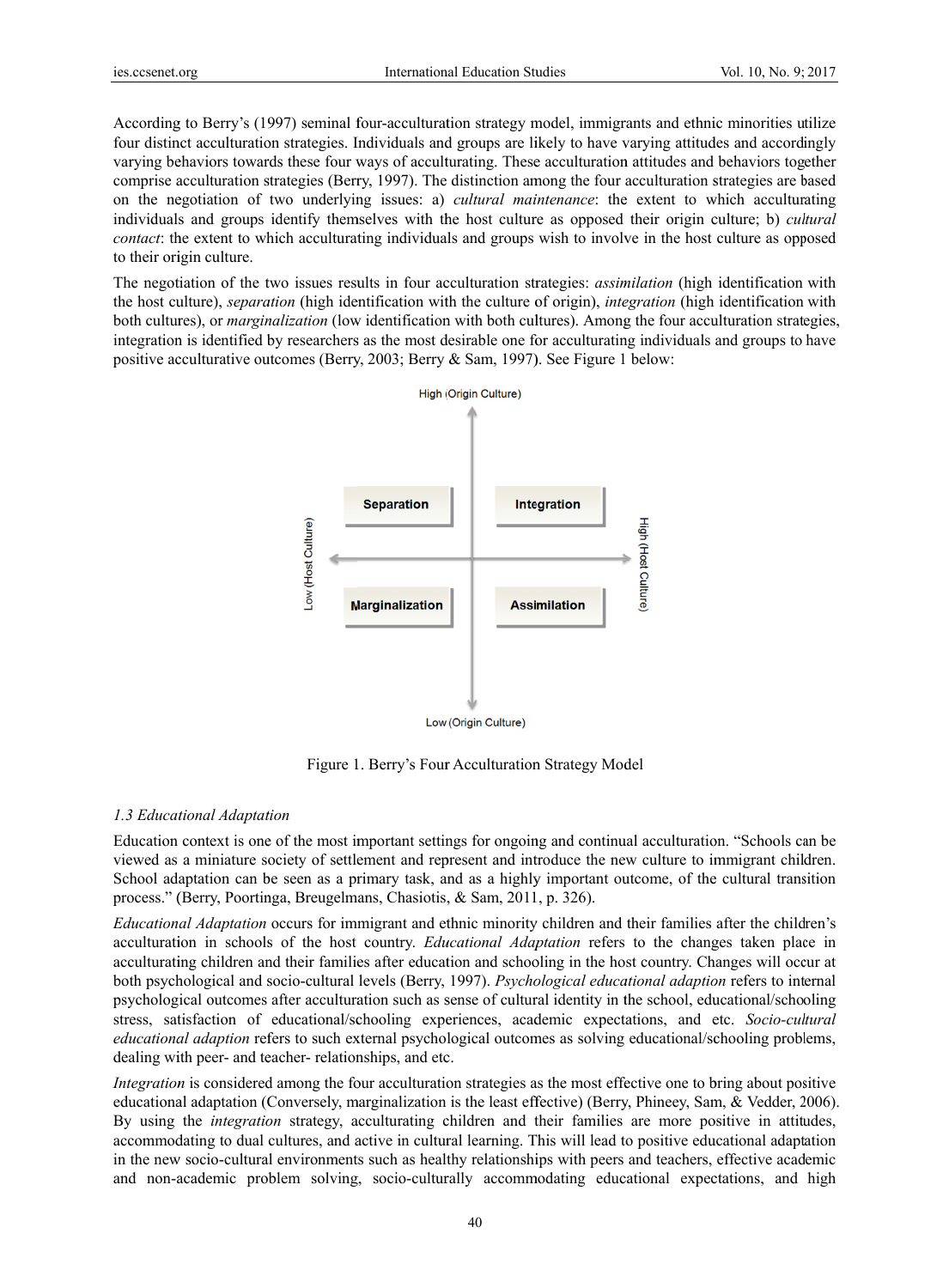motivation for educational adaptation in the host country.

#### **2. Problem m**

Research on acculturation focuses on general psychological or socio-cultural respects of acculturation, but has rarely been process-focused or domain-specific. Although Berry (1997) identified four acculturation strategies, his model fails to describe the process of how acculturating individuals and groups use these strategies to adapt to the new socio-cultural context. For example, his concept of *integration* does not cover how acculturating individuals integrate dual cultures or what problems they encounter in integrating dual cultures.

Also, research is scarce regarding the impact of acculturation on educational adaptation of immigrants' and ethnic minorities' children in the host country. Research built upon the Berry's (1997) model has focused primarily on a cross-cultural psychology approach, including patterns of acculturation (e.g., Berry et al., 2006; Boski, 2008; Lee, Sobal, & Frongillo, 2003), impact of individual factors and socio-cultural environment on acculturation (e.g., Costigan & Dokis, 2006; Kuo & Roysircar, 2004), as well as impact of acculturation on physical and mental health (e.g., Qin, 2007; Salant & Lauderdale, 2003). However, few have focused on specific domains of acculturation, such as life, work or education. It is especially less explored regarding the relationships among acculturation strategies, acculturation process and the education/schooling experiences of acculturating children and their families.

#### 3. Approach

In order to address these gaps, we conducted a process-focused and domain-specific study on how acculturating individuals used an acculturation strategy to adapt to the new education environment. We probed into the process of how acculturating individuals used an acculturation strategy and what problems they encountered. We focused on one specific domain of acculturation — education. Also, we believe that research on acculturation should be group-specific in addition to ethnic-specific. The majority of research on Chinese ethnic groups has focused exclusively on immigrants and refugees yet none has casted a glance at a special group  $-$  Chinese visiting scholars and their children. Given that the existing models have been typically empirically tested on Chinese immigrant and refugee populations only, this study aims to initiate a piloting study on how they characterize the acculturation experience of visiting scholars and their children.

Figure 2 below presents the conceptual model of this study. Guided by Berry's (1997) acculturation strategy model, we examined the degree of *cultural maintenance* and *cultural contact* of one visiting scholar's family in order to identify the acculturation strategy it used for the child's educational adaptation in the US. We then examined how the acculturation strategy identified affected four areas of educational adaptation: 1) relationships with peers and teachers; 2) academic and non-academic problem solving; 3) academic expectations; and 4) motivation for educational adaptation.

We begin with a piloting case study on one typical Chinese visiting scholar's family. The purpose of this case study is to explore the relationship between the acculturation strategy used by the Chinese visiting scholar's family and the family's educational adaptation in the US. Specifically, two questions guide this study:

- 1) What acculturation strategy does the Chinese visiting scholar's family use for its educational adaptation in n the US?
- 2) How does the acculturation strategy influence the family's educational adaptation in the US?



Figure 2. Conceptual model for acculturation strategy and educational adaptation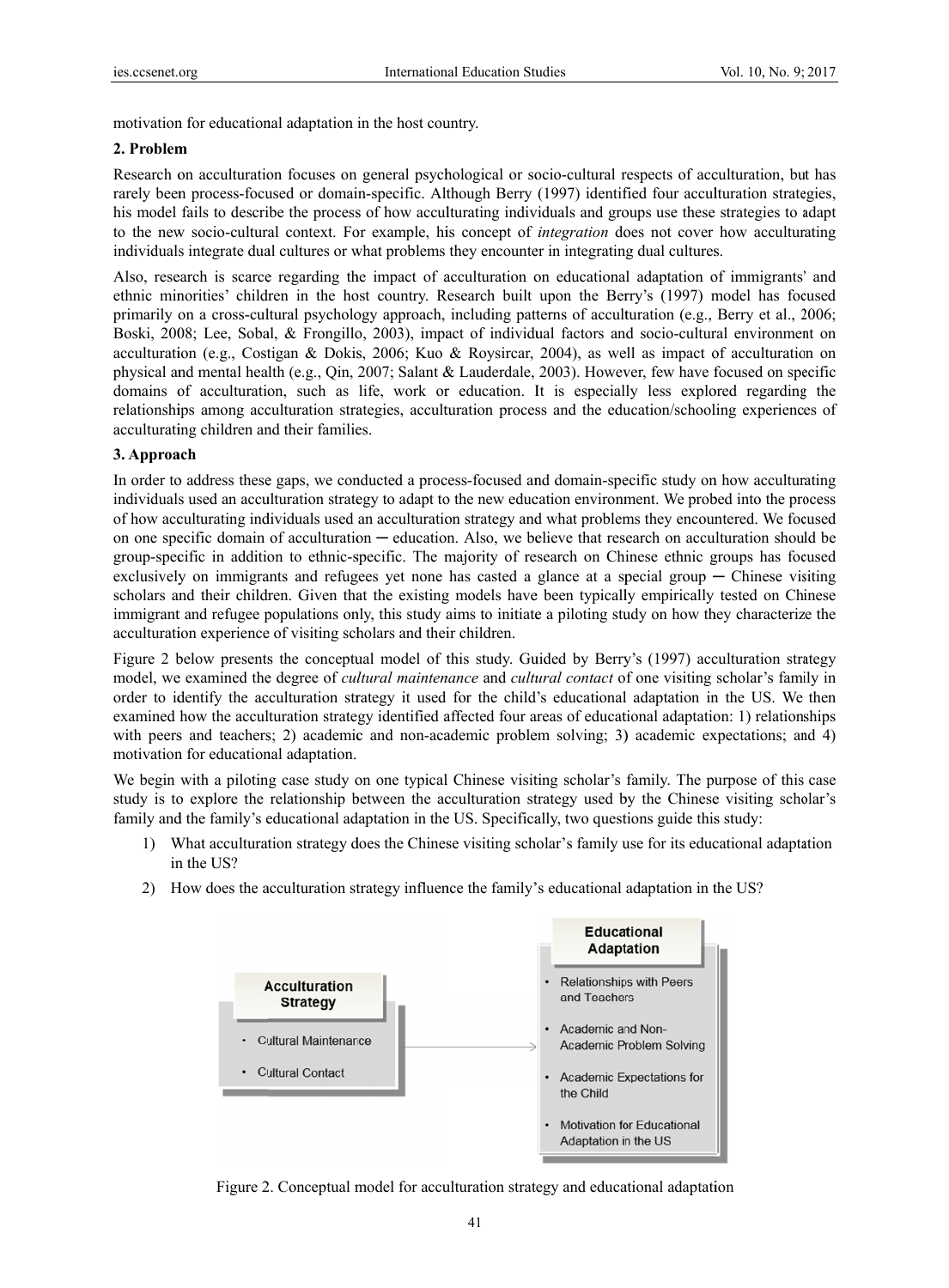# **4. Method**

## *4.1 Sample*

One Chinese visiting scholar's family from Beijing participated in this study. The father is an associate professor in a 211-project university in Beijing and now a visiting scholar at the University of Michigan, Ann Abor. His wife and son had accompanied him and stayed in the US for one year. The family was selected for this study because it not only represented the general middle-class Chinese family, but also the typical Chinese visiting scholar's family in the US in terms of education background, family composition and socio-economic status. Table 1 below presents the sample characteristics.

Table 1. Sample Characteristics

| Family<br>Role | Gender | Age | Education                                       | Occupation                                                    | Length of Stay in<br>the US |
|----------------|--------|-----|-------------------------------------------------|---------------------------------------------------------------|-----------------------------|
| Father         | Male   | 35  | PhD, in electrical engineering                  | Associate professor in a 211-project university<br>in Beijing | year                        |
| Mother         | Female | 35  | MA in educational studies                       | Department Manager in a Chinese travel<br>company in Beijing  | vear                        |
| Child          | Male   |     | Kindergarten in China; first grade<br>in the US | N/A                                                           | 1 year                      |

The child is a 7 years-old boy and is the single child in the family. He had completed the kindergarten in China and is now at the first grade of an elementary school in Ann Arbor, Michigan. It is noted that research has shown gender difference in acculturation and educational adaptation such as school engagement (e.g. Rumbaut, 2005; Qin, 2009), school stress (e.g. Hilario, VoJohnson & Saewyc, 2014), and intergenerational conflicts (e.g. Chung, 2001). However, recent research did not show much gender difference in parental expectations for Chinese children (Qin, 2009). This is especially true for single-child Chinese families as the single child is the foci of the family regardless of gender (Liu, 2006).

#### *4.2 Analytical Strategy*

Both interviews and observations were conducted to obtain the data. Table 2 below presents the details:

| Strategy                       | Setting                                                                       | Instrument             | Content                                                                                                                                               |
|--------------------------------|-------------------------------------------------------------------------------|------------------------|-------------------------------------------------------------------------------------------------------------------------------------------------------|
| Interview                      | The family's home                                                             | Interview<br>protocols | The parents' and the child's perceptions, opinions,<br>knowledge related to acculturation strategy and<br>educational adaptation                      |
| Participant<br>observation     | family's<br>The<br>home, the<br>researchers' places, restaurant,<br>and park. | Fieldnotes             | and the child's behaviors<br>parents'<br>The<br>and<br>inter-generational interaction related to acculturation<br>strategy and educational adaptation |
| Non-participant<br>observation | The child' school                                                             | Fieldnotes             | The child's school performance and interaction with<br>his peers and teachers.                                                                        |

Table 2. Analytical strategy

First, the parents and the child were asked a set of interview questions separately, based on two different interview protocols (See Appendix A, for detailed interview protocols). As indicated in Table 3 below, interviews included two sets of questions: the first set of questions defined acculturation strategies. They were adapted from previous acculturation research and modified for this study (Berry, 1980; Hurh & Kim, 1984). They included questions related to attitudes and behaviors of *cultural maintenance* and *cultural contact*. The second set of questions revolved around four topics on educational adaptation of both the child and the parents. The semi-structured interviews were audio-recorded, transcribed and coded by the researchers.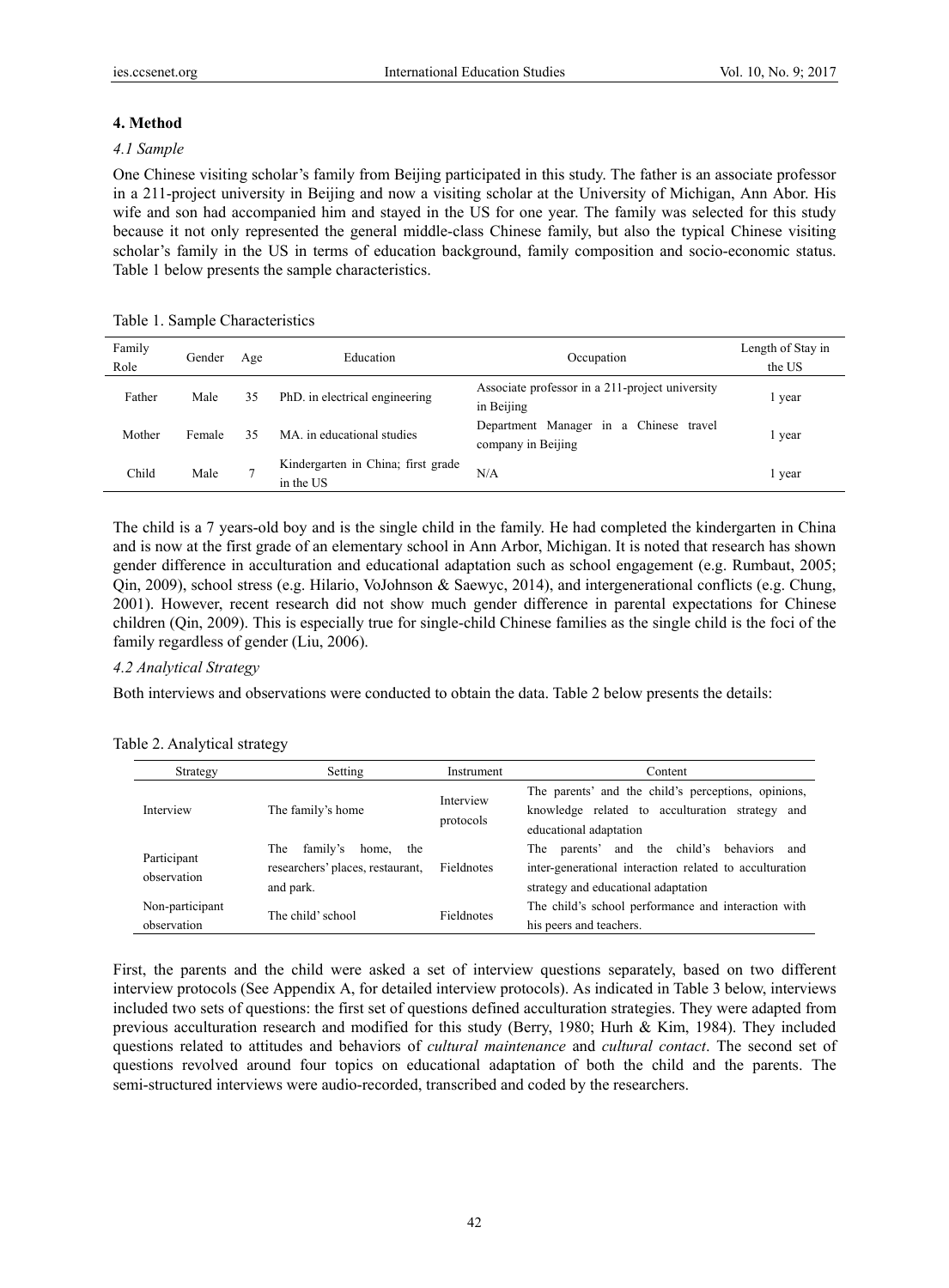| Area                      | Content                                                  | Sample Question for Parents                                                                                               | Sample Question for Child                                                                              |
|---------------------------|----------------------------------------------------------|---------------------------------------------------------------------------------------------------------------------------|--------------------------------------------------------------------------------------------------------|
| Acculturation             | Cultural maintenance                                     | How important is it for your child to<br>maintain Chinese language and Chinese<br>culture in the US?                      | How often do you speak Chinese as<br>opposed to English at home?                                       |
| strategy                  | Cultural contact                                         | How often do you and your child socialize<br>with American as opposed to Chinese?                                         | How often do you play or hang out with<br>your American friends as opposed to<br>Chinese friends?      |
|                           | Relationships with peers and<br>teachers                 | What are the barriers that hinder your child<br>from better interaction with his teachers and<br>peers? Why?              | How do you like your teachers and peers<br>in the US school?                                           |
| Educational<br>adaptation | Academic and non-academic<br>problem solving             | Do you prefer to use the Chinese or the US<br>ways to help your child solve school<br>problems in the US? Any difference? | Whom do you seek help if you cannot<br>solve school problems by yourself? And<br>how do they help you? |
|                           | Academic expectations                                    | What do you expect your child to be and do<br>in the future?                                                              | What do you expect to be and do in the<br>future?                                                      |
|                           | educational<br>Motivation<br>for<br>adaptation in the US | How well do you expect your child to adapt<br>to the US education environment?                                            | How do you like the school in the US?                                                                  |

#### Table 3. Overview of interview protocols

Then, observations were conducted in different settings. As indicated in Table 2, observations included both participant and non-participant observations. Participant observations were conducted in such settings as the family's home, the researchers' places, restaurant and park. Information regarding the parents' and the child's behaviors, conversations, interactions was obtained during dinner, game playing and casual chat. Non-participant observations were the classroom observations conducted to examine the child's school performance and interaction with his peers and teachers.

Finally, we asked the parents a subsequent set of interview questions in order to confirm the data collected, examine the initial categories derived from the data, and look for new properties and dimensions. The interviews were conducted in Chinese, but observation fieldnotes were written in English.

#### **5. Results**

#### *5.1 Acculturation Strategy: Integration*

The interviews and observations indicated that both the parents and the child showed an acculturation strategy of *integration.* They did not perceive much cultural difference between China and the United States. Thus, they did not perceive many barriers to both *maintain* Chinese culture and *contact* the US culture.

The father stated that that given the backdrop of globalization the boundaries between cultures were blurry, as he said:

"With the globalization, the modern social cultures overlap across national boundaries. For instance, the typical western culture of independence, privacy, democracy, freedom is also given primacy in China now. These values may originate from western cultures but are also important in Chinese culture now…"

The mother pointed out that the "cultural difference" might be the "cultural tag" that people intentionally used to distinguish national boundaries, as she said:

"We don't feel an overwhelming cultural difference in the United States. Before [coming to the US] we thought we would be overwhelmed by moving from a developing country to a developed country; from a society of socialism, centralization, collectivism to a world of capitalism, decentralization, and individualism. However, it did not turn out to be true. Is it just cultural tag, rather than cultural difference?"

The parents had a thorough and unique understanding of Chinese culture. They did not perceive many difficulties for *cultural maintenance* (of Chinese culture) when they were exposed to the US culture. The father gave his perceptions of Chinese culture, as shown below:

"Culture is a complicated concept. Chinese culture is even more complicated. We cannot simply generalize Chinese culture to Confucius, Dao, or Fa culture. Many people misunderstand Chinese culture as Confucius culture, but they don't know that the original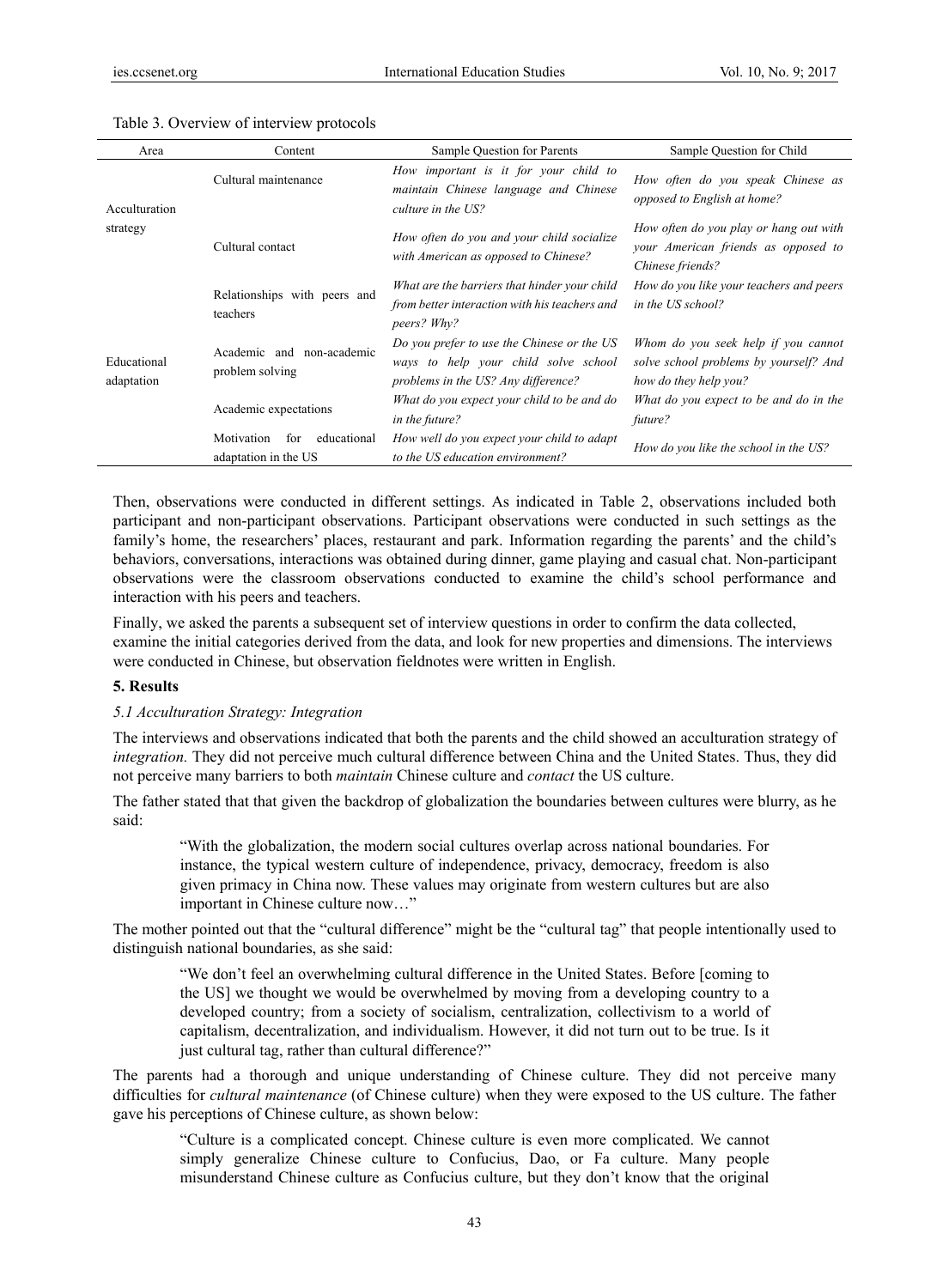Confucius and the politicized or secularized Confucius cultures are all different. Also, it would be wrong to perceive all Chinese families as Confucius ... We are Chinese and we are so proud to be Chinese, this will never change no matter where we are…"

Based on these cultural perceptions, the parents demonstrated positive attitudes toward *cultural contact* (with the US culture). For example, they believed that discrimination for immigrants was an existing but a normal phenomenon in the US. They even pointed out that foreigners in China might also encounter discrimination. When they were asked about how the schools can better help the international and immigrant children adapt to the US education environment, the father stated that:

"We feel the school [in the US] has done a lot. In some respects, the US schools have even privileged international students. They provide supplementary education, like language classes. They do care about the disadvantaged and minority groups and value individual difference… The point is whether and how we as minority groups take these offers and adapt ourselves to the new environment…"

The parents' positive attitudes for *cultural contact* were conveyed to the child both explicitly and implicitly. The child took initiatives to solve school problems in *cultural contact*. As indicated below:

"If they [his classmates] don't understand me or make me unhappy, I will talk to them, and let them know how I feel. I will say 'you cannot treat me like this, we should be friends' or 'you cannot do this…' However, if they don't listen to me, I will let the teacher know and teacher will talk to them… And then they will make changes and apologize to me. Finally, we can be friends again."

He was not only actively involved in *cultural contact* in the school, but also tried to influence the school environment by his own identity and culture. An example is shown below:

"… The kids in my class don't speak Chinese, so I taught them Chinese when I first came to the school… Jessica doesn't speak [Chinese] well, but I kept teaching her really hard and then we can understand each other better."

Overall, the family responded to the two criteria of Berry's (1997) four-strategy model in a way of *integration*. Both the parents and the child showed *integration* attitudes and behaviors. They did not perceive many obstacles for maintaining Chinese identity and culture (*cultural maintenance*), attributive to their unperceived cultural difference between the two countries. Also, they believed in active involvement in the US culture for educational adaptation (*cultural contact*). With high identification with both cultures, the family used *integration* as the acculturation strategy for its educational adaptation in the US.

#### *5.2 Four Integration Paradoxes*

We answered our first question by identifying *integration* as the acculturation strategy the family used to adapt to the US education environment. In the following discussions, we seek answers to our second question regarding the impact of *integration* on the family's *educational adaptation* in the US. Our approach was to probe into the process of how the family used *integration* for educational adaptation in the following four areas: 1) relationships with peers and teachers; 2) academic and non-academic problem solving; 3) academic expectations; and 4) motivation for educational adaptation. Our findings indicated that the impact of *integration* on the family's *educational adaptation* was influenced by four paradoxes. The family's *perceived* integration attitudes and behaviors were opposed to its *actual* integration attitudes and behaviors.

5.2.1 Integration Paradox 1: Unperceived Cultural Difference vs. Perceived Language Barriers

We found the first paradox in the family's perception of cultural difference by observing the child's interaction with his teachers and peers in the school. As discussed early, the parents and the child held positive attitudes toward *cultural contact* (with the US culture) attributive to their unperceived cultural difference. However, both the interviews and classroom observations of the child indicated that his *cultural contact* in the school was hindered by language barriers.

Research has shown that English proficiency is one of the greatest barriers for international students to excel not only academically but also socio-culturally (Mori, 2000; Poyrazli, Arbona, Bullington, & Pisecco, 2001; Stoynoff, 1997). Language barriers can impede students' motivation for cultural contact (Chen, 1999; Mori, 2000) and ability for social interaction (Poyrazli, Arbona, Nora, McPherson, & Pisecco, 2002). Moreover, they result in acculturative stress (Baker & Al-Timimi, 2004; Dao, Lee, & Chang, 2007; Duru & Poyrazli, 2007; Poyrazli, Kavanaugh, Sümer, Poyrazli, & Grahame, 2008; Yeh & Inose, 2003).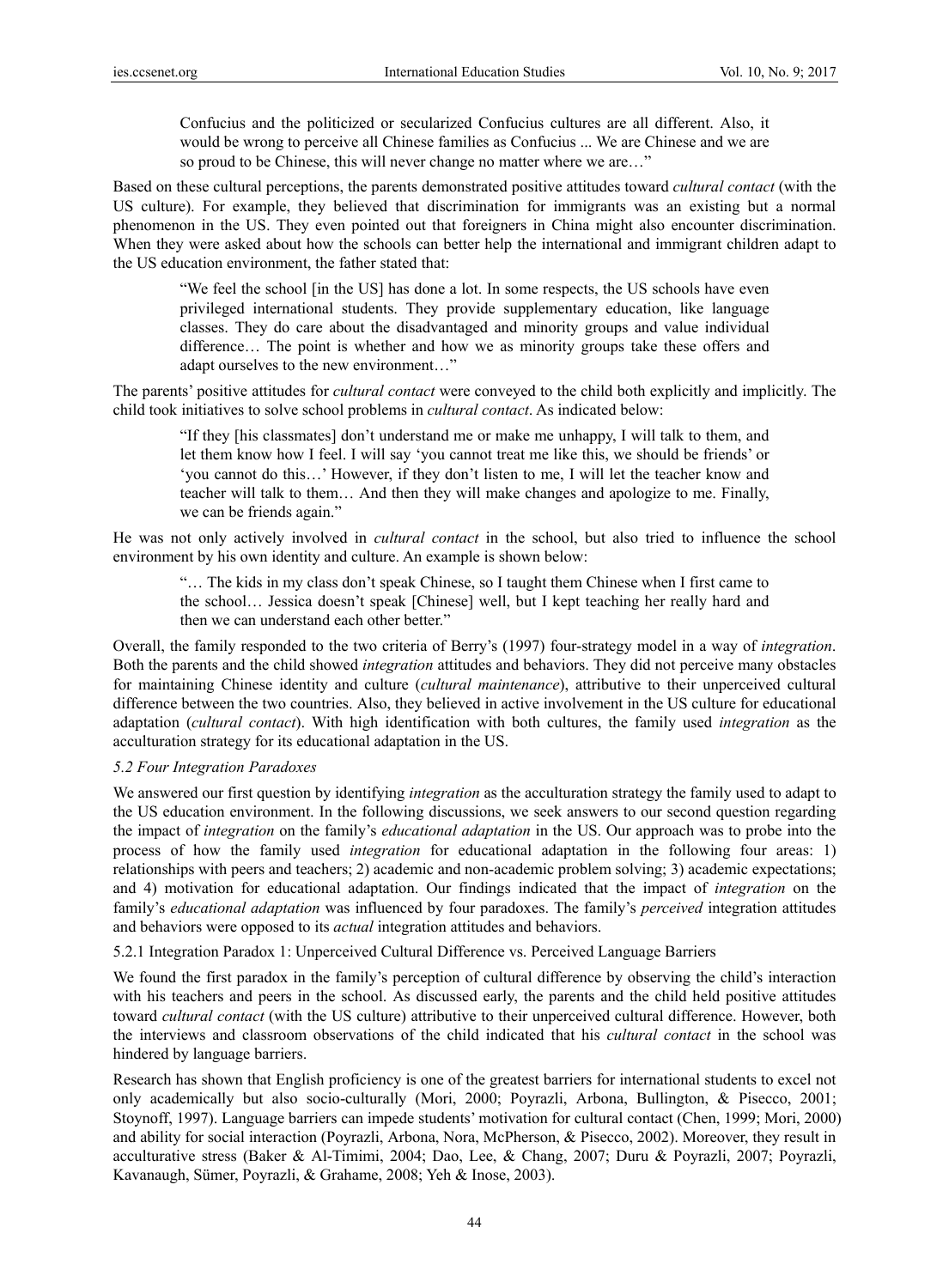Consistent with prior findings, the child faced great difficulties when he first joined the US school due to language barriers. The parents memorized that the child was very excited for his first school day, but came home with disappointment. He not only had difficulties understanding his peers, but also had a psychological gap between being in the US school and the school in China. The child described following differences:

"Here [in the US], no one plays with me. I have to ask 'what did you say?', 'what does it mean?' all the time. I don't understand what they say and I have to ask them all the time…In China, I have many friends, many, many, many friends and I don't have any problem understanding them…"

Although the parents stated that they did not perceive many cultural differences, they reported that English was a barrier for the child to have close relationships with his peers. They reported that the child had very good social skills. In the US school, however, his social abilities could not be displayed because of language barriers. The mother said:

"The best quality of him [the child] is his social capacity. He knows well about how to interact with other kids. He cares about his friends and always think in their shoes. That's why kids always like to play with him. He is like a leader among the kids. Even after the school they would go to each other's home and play together. However, here [in the US], he always complains that nobody wants to play with him…"

Our observation of the child in the school showed that he was very different compared to what he was at home. He was more active, talkative, and humorous when interacting with the researchers during the interviews when all of us spoke Chinese. In contrast, he was more quiet in the classroom and seemed to interact more with teachers than with his peers. In one written assignment, the child described his school life in China as below:

"As I do not have any siblings, I treat my schoolmates [in China] as brothers and sisters. I played with them, helped them, comforted them, and protected them…"

Under China's *One Child Policy,* each Chinese family is allowed to have only one child since the 1980s. The literature and mass media is overflow with critiques of the single child for being selfish, uncooperative, dependent and uncaring. However, this 7-year-old boy showed desire to "help," "comfort," and even "protect" his friends. These verbs revealed his benevolence, thoughtfulness and responsibility. These virtues, which were key for close relationships with his peers, could hardly be conveyed by his English level. Thus, language barriers stymied the *cultural contact* of the child despite of unperceived cultural difference.

5.2.2 Integration Paradox 2: Chinese vs. US Problem-Solving Strategies

People feel more secure to use problem-solving strategies that are consistent with the socio-cultural norms. The family had high identification with both cultures but faced a paradox in choosing the socio-culturally accommodating problem-solving strategies in the US. They expected to learn the US ways but found the Chinese ways more familiar and effective to solve problems. Learning of the US ways also required cognitive and behavioral reconstruction which added burden to acculturation process. However, the Chinese ways engendered them feelings of insecurity and unsustainability.

When the child was bullied by two boys in the US school, the mother fell into a paradox of choosing the best strategy to help the child. She was familiar with the Chinese ways of solving similar problems but felt more secure to follow the US ways so that they would not get into trouble. She described what happened before in China:

"Once his [the child's] teacher told us that he [the child] pushed another kid in the kindergarten [in China], we were very sorry. We took a gift to the kid's house and apologized to the parents and the kid. The parents did not get mad. Then the two kids started to play with each other right away. However, here [in the US] if a similar problem happens, we don't know if we should go to the teacher or the kid's parents. We don't know if it is appropriate to do so…"

If similar problem happened in China, the parents knew that the most effective strategy would be talking to the kids or to their parents directly. However, they had to be cautious in the US. They felt that the best way was to avoid direct confrontations so as to avoid mistakes. The mother finally decided to help the child as a parent volunteer. When she saw the two boys running to the child in the playground with an intention to push him, she "pointed" and "showed a serious face" at them. Then the two boys ran away immediately. By "pointing" and "showing a serious face," the mother responded to the paradox with an implicit strategy.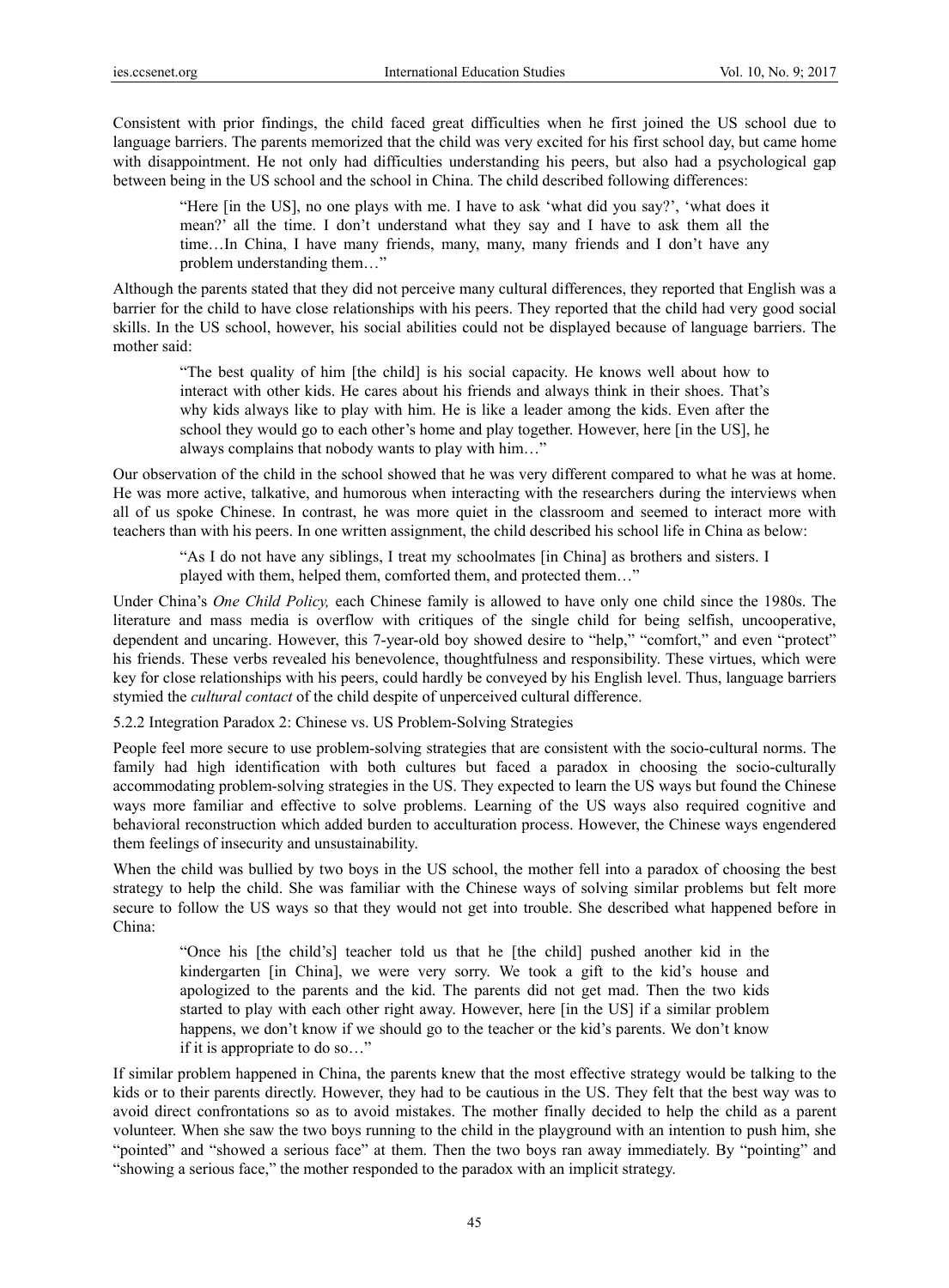Similarly, the child showed feelings of insecurity due to unfamiliarity with the US socio-cultural norms. But his sense of insecurity was ameliorated by specific guidance from parents and teachers. During the interviews, he repeated the importance of "what to do and what not to do." When he was asked about what his parents helped him most in the US, he replied that the parents always gave him clear instructions on "what to do and what not to do." He gave the same answer when asked about why he liked his teacher Ms. Saline. The findings were consistent with literature showing that appropriate parental or adult authority contributes to young children's growth because it promotes their feelings of security (Grusec & Goodnow, 1994).

5.2.3 Integration Paradox 3: "Dominant" Low Expectations vs. "Recessive" High Expectations

The third integration paradox was manifested in parental expectations for the child and the manner in which these expectations were communicated to the child. While the parents perceived their intergenerational relationship with the child as closer to the US culture of "democracy," we found that they were actually more like the Chinese culture of "patriarchy." Despite the parents reported that they did not set high expectations for the child, we found that hidden beneath the "dominant" low expectations were the "recessive" high expectations.

Most studies show that Chinese parents have high expectations for their children (Goyette & Xie, 1999; Suinn, 2010), especially Chinese mothers (Baruth & Manning, 2016). Surprisingly, the parents studied reported that they did not have high expectations for the child. They did not set any standard for the child's academic ranking in class. Also, unlike most middle-class Chinese parents, the parents studied did not impose a variety of extracurricular activities on the child; instead, they allowed him to make choice by his interest. They advocated the ways that American children were raised and expected the child to have a joyful and pressure-free childhood.

Instead, the parents stated that they cared more about the child's life habits, physical and mental health, personality, logic, oral communication, teamwork and social skills. They believed that these qualities laid the foundation for the child's academic success and life wellbeing. As the father said:

"We have low expectations for him [the child]. We only care about whether he has a good personality, whether he has an international vision, whether he has positive attitudes toward life and people around him, whether he enjoyed the piano and has an high artistic taste. We care about if he can think analytically and express him well… With all these abilities, we won't worry about his academics and future life." The father said.

However, the above statement disclosed that the "dominant" low expectations were actually "recessive" high expectations. The list of claimed "low" expectations, including "good personality," "international vision," "positive attitudes toward life and people," "high artistic taste," "think analytically," and "express well," were all high expectations. Also, although the parents asserted that they did not have any specific requirement for the child's future job, their high value of education revealed "recessive" high expectations for his future job. The father expected the child to have a "higher social status" than himself and be a "professor in a university," as described below:

"We [the parents] highly value education. Education is the most secure way for upward social mobility… He [the child] at least should have a higher social status than me after education… At least he should have a better career than me…maybe he should also be a professor in a university…"

Consistently, the child said that he did not perceive any specific expectation from the parents. Instead, the parents "respected" his own decision making. When the child was asked about his own expectations, he said:

"I want to be the top in my class, then I can do all the maths' questions correctly. I cannot do them all correctly now, and mum wants me to do them all correctly… I want to have two PhDs, so that I can be better than Daddy..."

Like his parents the child had high expectations for himself. The parents might have not communicated their high expectations to the child explicitly, but they implicitly conveyed them by showing favor or unfavor of the child's behaviors. While the parents felt that they did not have any specific requirement for the child's academic performance, they actually had. For example, the child said that his mother expected him to "do all maths correctly." Also, when the child mentioned "two PhDs," the parents complimented him with "great boy." The parents' recognition and praise implied their "recessive" high expectations, which had been subconsciously delivered to the child. And then the child internalized and restructured these high expectations for himself.

5.2.4 Integration Paradox 4: Bicultural Competence vs. Bicultural Burden

We found the final paradox in our examination of the family's motivation for educational adaptation in the US.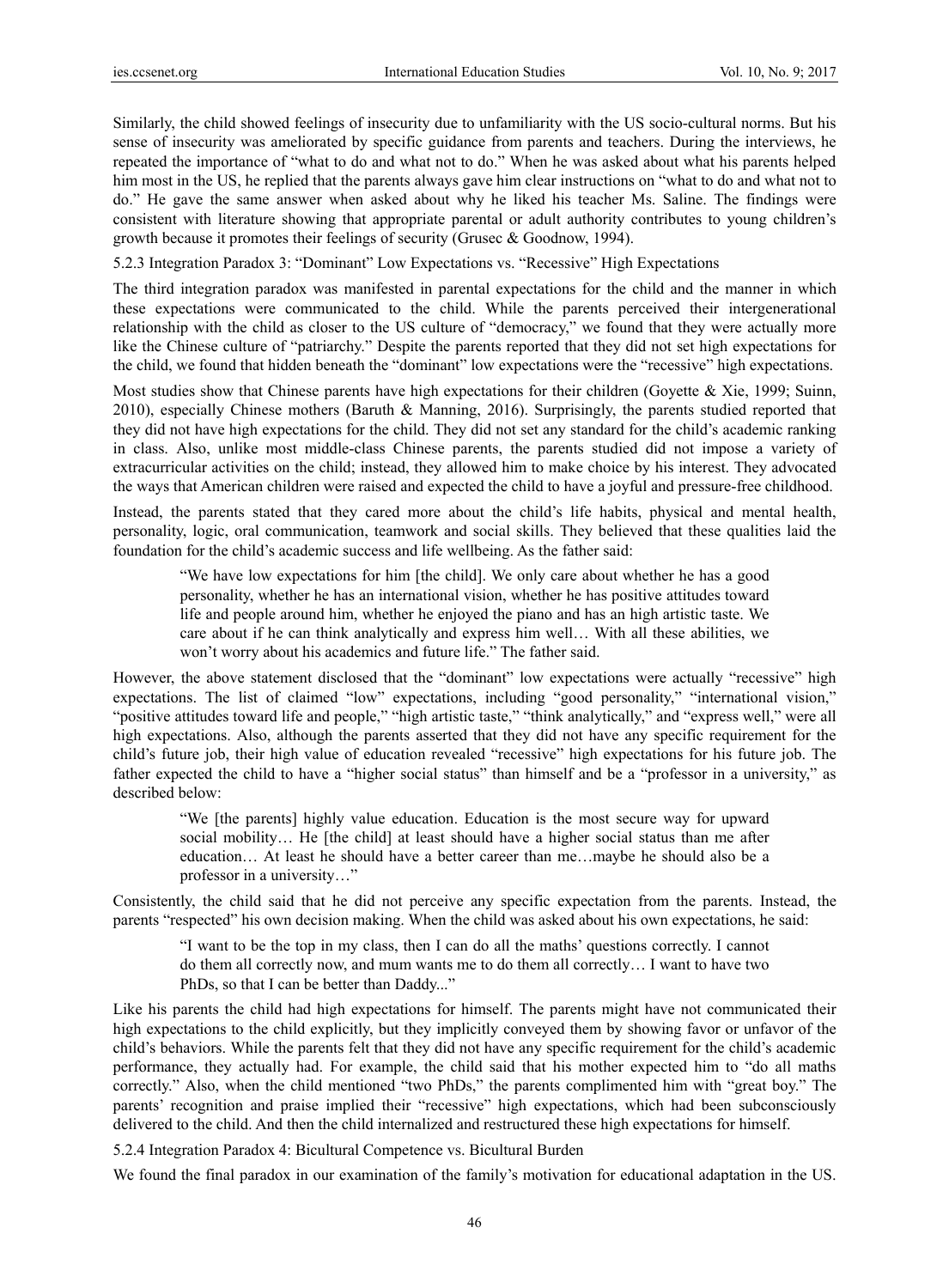The greatest difference of Chinese visiting scholars and their children from typical Chinese immigrants was their temporary stay in the US. They would return to China after a year. Herein lied the paradox: the greater acculturative efforts they made for the child's bicultural competence, the heavier cultural burden they would have once they return to China. This paradox was likely to influence the family's motivation and efforts for educational adaptation in the host country.

The expected bicultural competence turned out to be bicultural burdens for both the child and the parents. They had to make greater efforts for the child's education in the US compared to if they were in China. These efforts included not only academic and language learning, but also psychological transition into the new socio-cultural environment. For example, as discussed earlier, the child went through a psychological gap in peer-relationships. In order to help the child, the mother had to invest in more time and energy in school activities such as course assignments, donations, social connections, volunteer work, and etc. The mother gave an example:

"When he [the child] wanted to play with Ivy [one of the child's classmates], I had to figure out ways to connect with Ivy's mother, and then created opportunities intentionally for the two children to play…In China, I did not have to worry about this…"

However, these acculturative efforts were not only unable to bring about expected outcomes but also enlarged the academic gaps between the child and his age peers in China. The child did not achieve the bicultural competence as the parents expected. For example, the child did not make an expected "magic" progress in English in one year. The parents also overestimated the *cultural-contact* opportunities the child could have with the local children. Alternatively, the parents had foreseen an enlarged academic gap between the child and his age peers in China. The differences in language, content knowledge, teaching pedagogy and schooling environment between the US and Chinese education will pose significant challenges for both the child and the parents once they return to China. Also, by the time they go back to China the child needs to attend the second grade of elementary school. Having missed the first-grade schooling in China, the child's transition into the second grade would be difficult. The child described his concerns below:

"… I may forget Chinese, I don't write well (in Chinese). Once I even did not remember how to speak 'jellyfish' in Chinese. One bad thing here in the US is that you may forget your Chinese. My friends in China might not understand me any more…"

"In China, there is a lot of homework, a lot…lot…lot more than what we have here [in the US school] … And there is a reading area in the classroom [in the US school], but no such area inside the classroom in China. I like reading in the classroom rather than going to the school library..."

Additionally, there would be an enlarged gap in extracurricular activities between the child and his age peers of similar social class in China. The child used to attend more after-school classes in China than he did in the US, including piano, ice skating, swimming, checkers, tennis, which were normal activities for middle-class Chinese children. However, in the US the child did not have access to these classes due to lack of resource and budget.

Therefore, the parents concerned that the acculturative efforts they had made for the child's educational adaptation in the US would turn out to be bicultural burdens for them once they return to China's education environment. The greater efforts they made for the child's bicultural competence in the US, the greater burden they would have to maintain it when they are in China. For example, the parents wished to maintain the child's English competency by keeping him watching the US TV channels such as Nickelodeon, Disney Channel, and etc. However, most of these TV channels are not available in China so they will have to figure out ways to purchase them. Therefore, the family faced a paradox between *bicultural competence* and *bicultural burden*. And this paradox was likely to reduce the family's motivation and efforts for educational adaptation in the US.

#### **6. Conclusion and Discussion**

Research built upon the Berry's (1997) model has focused primarily on a cross-cultural psychology approach. Few have taken a perspective on the process of acculturation or its impact on adaptation outcomes of the acculturating individuals. This case study examined how one Chinese visiting scholar's family used the acculturation strategy for the child's educational adaptation in the US.

The findings indicated that the parents and the child used *integration* as the acculturation strategy for educational adaptation in the US but encountered four *integration paradoxes*. Their attitudes and behaviors showed both *cultural maintenance* (of Chinese culture) and *cultural contact* (with the US culture) attributive to their unperceived cultural difference. They both valued Chinese culture and were actively involved in the US culture. However, four *integration paradoxes* were manifested in our exploration of the relationship between integration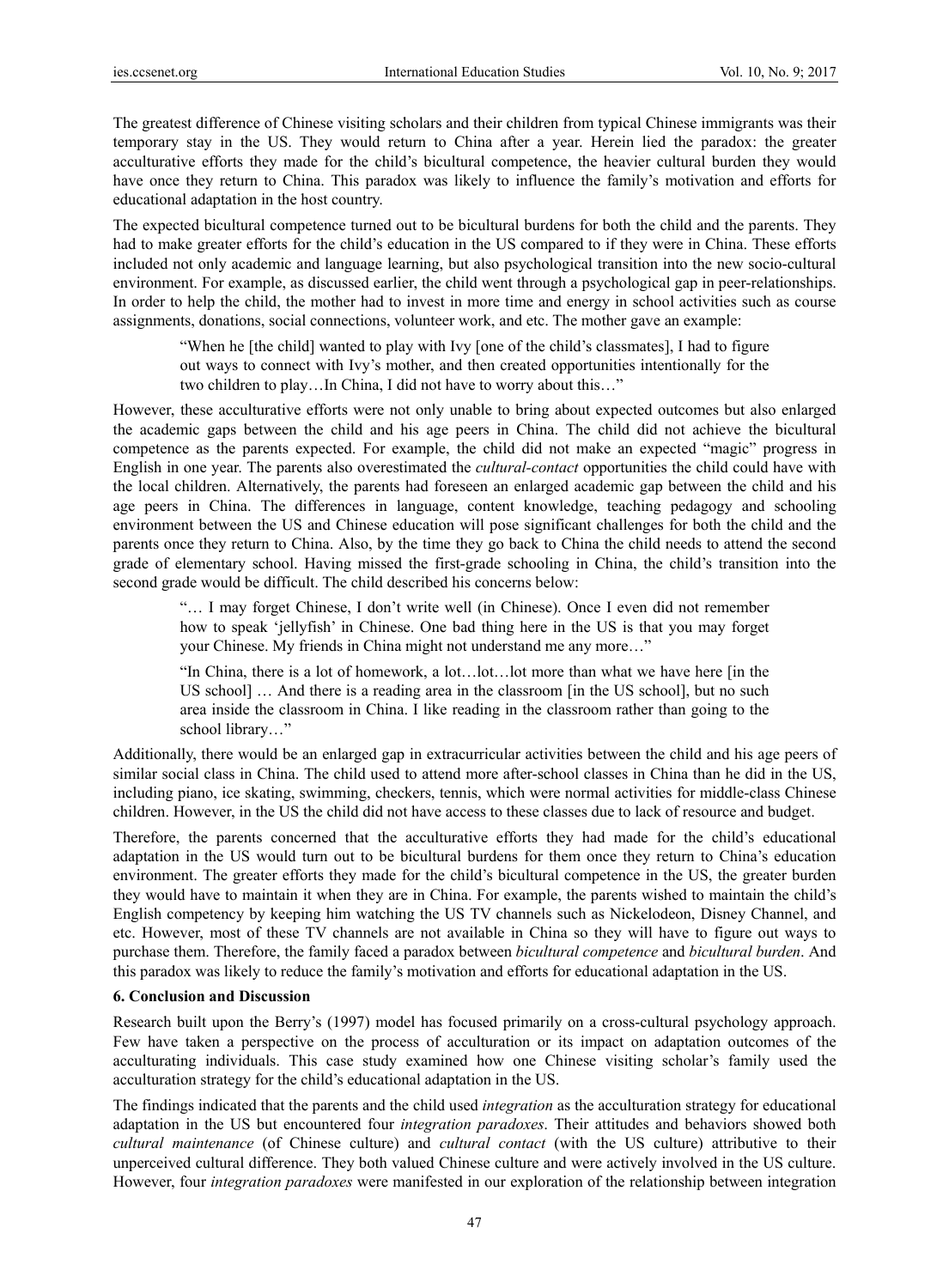and educational adaptation. The *perceived* integration attitudes and behaviors of the parents and the child were opposed to their *actual* integration attitudes and behaviors. These *integration paradoxes* were expected to moderate and/or mediate the effect of integration on educational adaptation. The four *integration paradoxes* were:

- *Unperceived cultural difference vs. perceived language barriers:* The parents did not perceive many cultural differences between the two countries, but identified English as a barrier for the child's relationships with peers and teachers.
- *Chinese vs. US problem solving strategies:* The parents perceived the US ways as more secure for solving the child's school problems, but found the Chinese ways more effective though less secure.
- "*Dominant" low expectations vs. "recessive" high expectations:* The parents and the child perceived "dominant" low expectations, but demonstrated "recessive" high expectations.
- *Bicultural competence vs. bicultural burden:* the greater acculturative efforts the family made for the child's bicultural competence in the US, the greater bicultural burden they would have once they return to China.

The findings of these integration paradoxes contribute to a new theoretical perspective to examine the effect of acculturation strategy (*integration*) on educational adaptation of acculturating children and their families. Thus, we propose a theoretical framework for *integration*, *integration paradoxes* and *educational adaptation*, as presented in Figure 3 below. The model shows: 1) the expected effects of the degree of integration on the four integration paradoxes (gaps between the *perceived* and *actual* integration attitudes and behaviors) of acculturating individuals; 2) the expected effects of the four integration paradoxes on educational adaptation; 3) the expected moderated and/or mediated effects of integration paradoxes on the relationship between integration and educational adaptation.



Figure 3. A theoretical model for integration, integration paradoxes and educational adaptation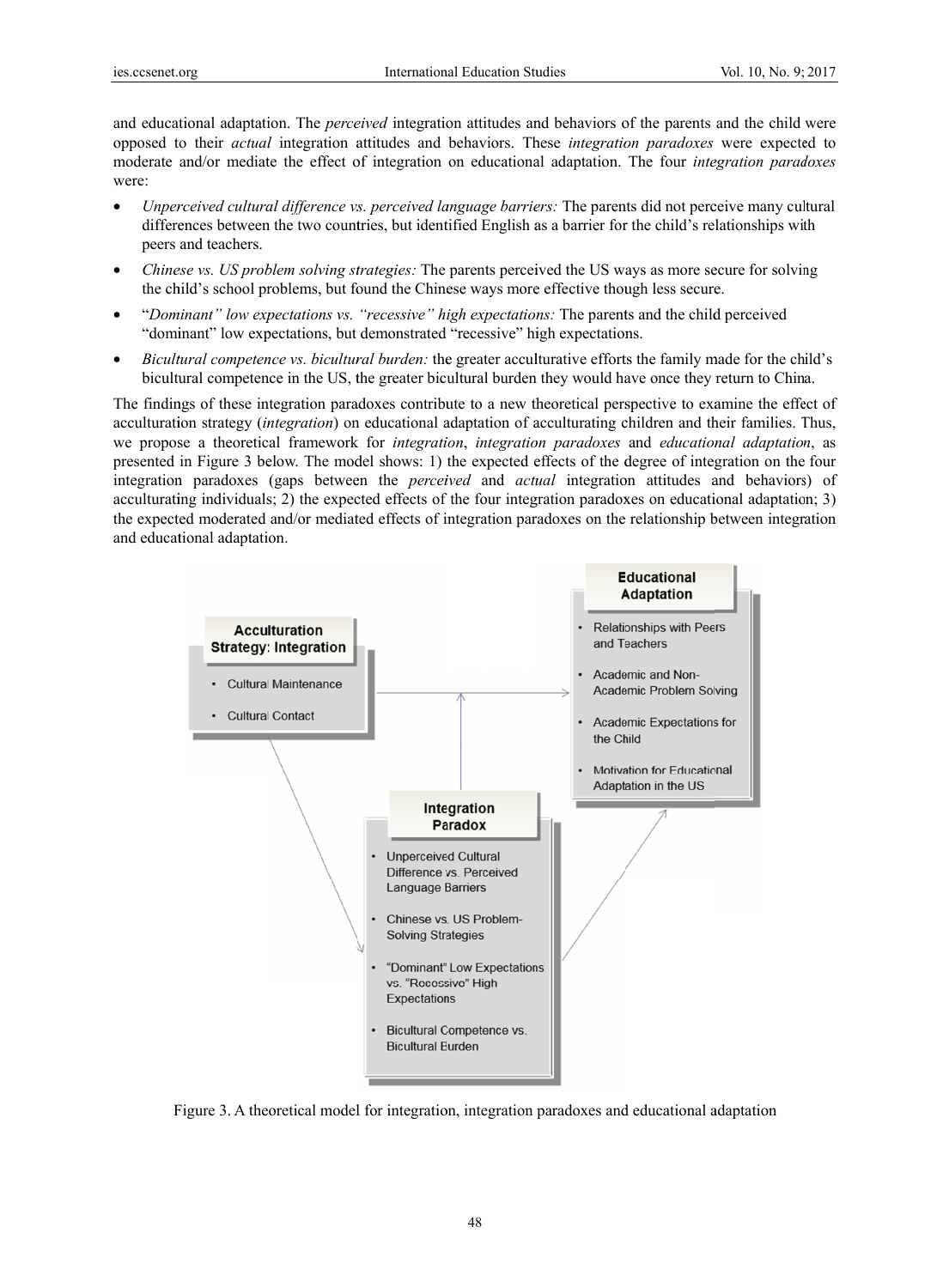Since this is a case study on one single family, caution is warranted when making sense of these results, particularly as it relates to the validity and generalizability of these claims. Variables such as gender, length of stay, prior international exposure, socio-economic status, immigration intentions, etc. can influence acculturation strategies and educational adaptation of visiting scholars' families. While admitting these limitations, we believe that the findings of these integration paradoxes open up opportunities for new perspectives to examine acculturation strategy and educational adaptation. Future research can delve into how the integration attitudes and behaviors impact the gaps between the perceived and actual integration attitudes and behaviors of acculturating individuals and groups (*integration paradoxes*) and how these gaps impact educational adaptation. More importantly, future research should explore alternative integration paradoxes and their potential moderated and/or mediated effects on the association between acculturation strategy and educational adaptation. Related to study design, future research using either quantitative or qualitative methodology can benefit from longitudinal studies with larger and more varied samples.

#### **References**

- Baruth, L. G., & Manning, M. L. (2016). *Multicultural counseling and psychotherapy: A lifespan perspective* (6th ed.). Boston, MA: Pearson. https://doi.org/10.4324/9781315659961
- Berry, J. W. (1997). Immigration, acculturation, and adaptation. *Applied Psychology: An International Review, 46*(1), 5-68. https://doi.org/10.1111/j.1464-0597.1997.tb01087.x
- Berry, J. W. (2003). Conceptual approaches to acculturation. In K. M. Chun, P. B. Organista, & G. Marín (Eds), *Acculturation: Advances in theory, measurement, and applied research* (pp. 17-37). Washington, DC: American Psychological Association (xxvii, p. 260). http://dx.doi.org/10.1037/10472-004
- Berry, J. W., & Sam, D. L. (1997). Acculturation and adaptation. *Handbook of Cross-Cultural Psychology, 3*, 291-326.
- Berry, J. W., Jean, S., Phinney. J. S., Sam, D. L., & Vedder, P. (2006). Immigrant youth acculturation, identity, and adaptation. *Applied Psychology: An International Review, 55*(3), 303-332. https://doi.org/10.1111/j.1464-0597.2006.00256.x
- Berry, J. W., Poortinga, Y. H., Breugelmans, S. M., Chasiotis, A., & Sam, D. L. (2011). *Cross-cultural psychology: Research and applications* (3rd ed.). Cambridge*,* England: Cambridge University Press.
- Berry. J. W. (1980). Social and cultural change. In H. C. Triandis, & R. Brislin (Eds.), *Handbook of cross-cultural psychology* (Vol. 5, pp. 211-279). Boston, MA: Allyn & Bacon.
- Boski, P. (2008). Five meanings of integration in acculturation research. *International Journal of Intercultural Relations, 32*(2), 142-153. https://doi.org/10.1016/j.ijintrel.2008.01.005
- Burnam, M. A., Telles, C. A., Karno, M., Hough, R. L., & Escobar, J. I. (1987). Measurement of acculturation in community population of Mexican Americans. *Hispanic Journal of Behavioral Sciences, 9*(2), 105-130. https://doi.org/10.1037/t03846-000
- Chen, C. P. (1999). Professional issues: Common stressors among international college students: Research and counseling implications. *Journal of College Counseling, 2*(1), 49-65. https://doi.org/10.1002/j.2161-1882.1999.tb00142.x
- Chung, R. H. G. (2001). Gender, ethnicity, and acculturation in intergenerational conflict of Asian American college students. *Cultural Diversity & Ethnic Minority Psychology, 7*(4), 376-386. https://doi.org/10.1037//1099-9809.7.4.376
- Costigan, C. L., & Dokis, D. P. (2006). Relations between parent? Child acculturation differences and adjustment within immigrant Chinese families. *Child Development*, *77* (5), 1252-1267. https://doi.org/10.1111/j.1467-8624.2006.00932.x
- Dao, T. K., Lee, D., & Chang, H. L. (2007). Acculturation level, perceived English fluency, perceived social support level, and depression among Taiwanese international students. *College Student Journal, 41*(2), 287.
- Duru, E., & Poyrazli, S. (2007). Personality dimensions, psychosocial-demographic variables, and English language competency in predicting level of acculturative stress among Turkish international students. *International Journal of Stress Management, 14*(1), 99-110. https://doi.org/10.1037/1072-5245.14.1.99
- Finch, B. K., Kolody, B., & Vega, W. A. (2000). Perceived discrimination and depression among Mexican-origin adults in California. *Journal of Health and Social Behavior, 41*(3), 295-313. https://doi.org/10.2307/2676322
- Goyette, K., & Xie, Y. (1999). Educational expectations of Asian American youths: Determinants and ethnic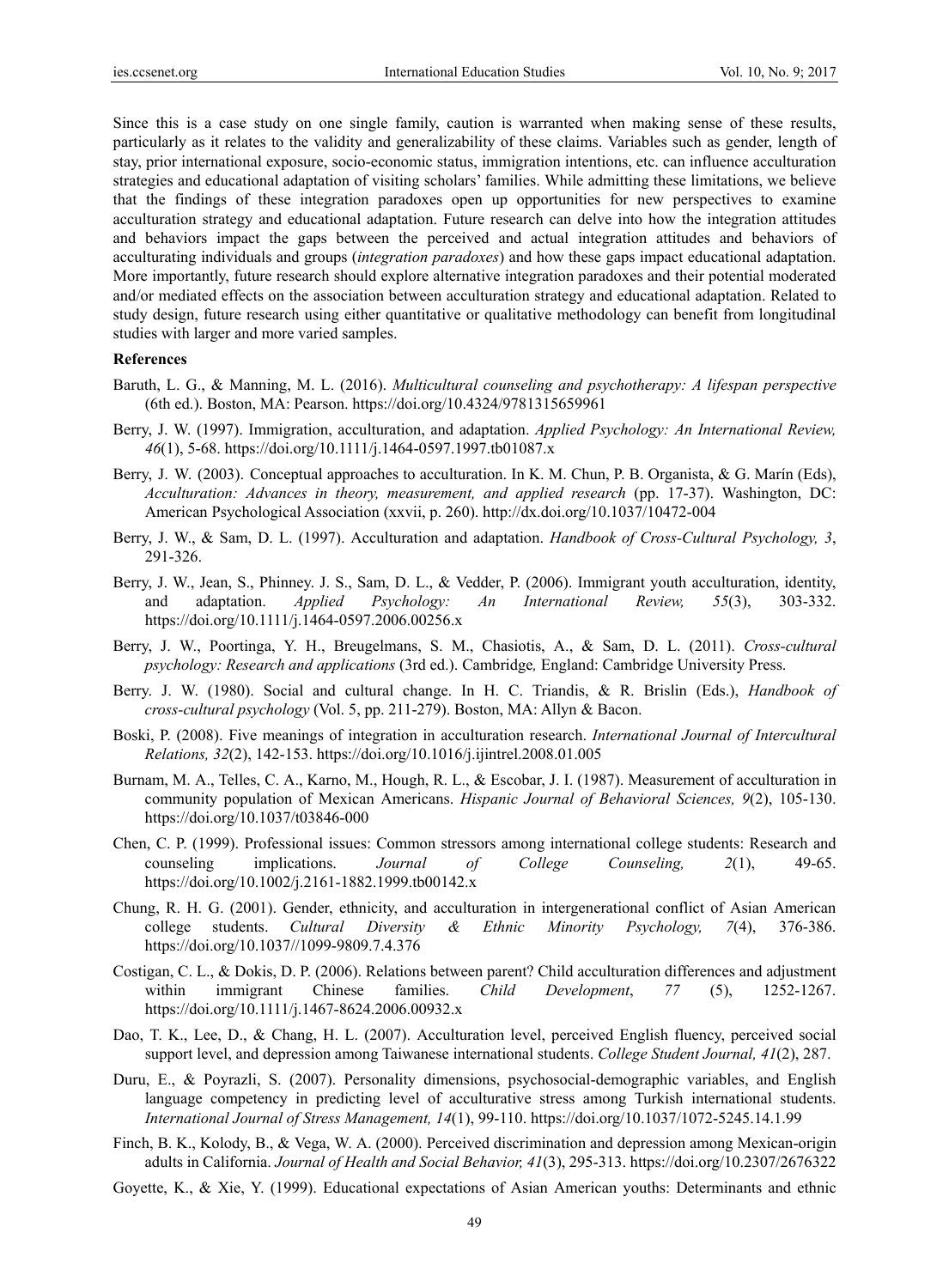differences. *Sociology of Education, 72*(1), 22-36. https://doi.org/10.2307/2673184

- Grusec, J. E., & Goodnow, J. J. (1994). Impact of parental discipline methods on the child's internalization of values: A reconceptualization of current points of view. *Developmental Psychology, 30*(1), 4-19. https://doi.org/10.1037//0012-1649.30.1.4
- Hilario, C. T., Vo, D. X., Johnson, J. L., & Saewyc, E. M. (2014). Acculturation, gender, and mental health of Southeast Asian immigrant youth in Canada. *Journal of Immigrant and Minority Health, 16*(6), 1121-1129. https://doi.org/10.1007/s10903-014-9978-x
- Hurh, W. M., & Kim, K. C. (1984). Adhesive sociocultural adaptation of Korean immigrants in the US: An alternative strategy of minority adaptation. *International Migration Review, 18*(2), 188-216. https://doi.org/10.2307/2545947
- Kuo, B. C. H. & Roysircar. G. (2004). Predictors of acculturation for Chinese adolescents in Canada: Age of arrival, length of stay, social class, and English reading ability. *Journal of Multicultural Counseling and Development, 32*(3), 143-154. https://doi.org/10.1002/j.2161-1912.2004.tb00367.x
- Lee, S. K., Sobal, J., & Frongillo, E. A. (2003). Comparison of models of acculturation: The case of Korean Americans. *Journal of Cross-Cultural Psychology, 34*(3), 282-296. https://doi.org/10.1177/0022022103034003003
- Liu, F. (2006). Boys as only‐children and girls as only‐children: Parental gendered expectations of the only‐child in the nuclear Chinese family in present‐day China. *Gender and Education, 18*(5), 491-505. https://doi.org/10.1080/09540250600881626
- Mori, S. C. (2000). Addressing the mental health concerns of international students. *Journal of Counseling and Development, 78*(2), 137-144. https://doi.org/10.1002/j.1556-6676.2000.tb02571.x
- Poyrazli, S., Arbona, C., Bullington, R., & Pisecco, S. (2001). Adjustment issues of Turkish college students studying in the United States. *College Student Journal, 35* (1), 52-52.
- Poyrazli, S., Arbona, C., Nora, A., McPherson, R., & Pisecco, S. (2002). Relation between assertiveness, academic self-efficacy, and psychosocial adjustment among international graduate students. *Journal of College Student Development, 43*(5), 632.
- Poyrazli, S., Kavanaugh, P. R., Baker, A., & Al-Timimi, N. (2004). Social support and demographic correlates of acculturative stress in international students. *Journal of College Counseling, 7*(1), 73-83. https://doi.org/10.1002/j.2161-1882.2004.tb00261.x
- Qin, D. B. (2007). Doing well vs. feeling well: Understanding family dynamics and the psychological adjustment of Chinese immigrant. *Adolescents Journal of Youth and Adolescence, 37*(1), 22-35. https://doi.org/10.1007/s10964-007-9220-4
- Qin, D. B. (2009). Being "good" or being "popular": Gender and ethnic identify negotiations of Chinese immigrant adolescents. *Journal of Adolescent Research, 24*(1), 37-66. https://doi.org/10.1177/0743558408326912
- Romero, A. J., & Roberts, R. E. (2003). Stress within a bicultural context for adolescents of Mexican descent. *Cultural Diversity and Ethnic Minority Psychology, 9*(2), 171-184. https://doi.org/10.1037/1099-9809.9.2.171
- Rumbaut, R. G. (2005). Children of immigrants and their Achievement: the roles of family, acculturation, social class, gender, ethnicity, and school context. In R. D. Taylor (Eds), Addressing the achievement gap: Theory informing practice (pp. 23-59). Charlotte, NC: Information Age Publishing, Inc.
- Salant, T. & Diane, L. (2003). Measuring culture: A critical review of acculturation and health in Asian immigrant populations. *Social Science & Medicine, 57*(1), 71-90. https://doi.org/10.1016/s0277-9536(02)00300-3
- Stoynoff, S. (1997). Factors associated with international students' academic achievement. *Journal of Instructional Psychology, 24* (1), 56.
- Suinn, R. M. (2010). Reviewing acculturation and Asian Americans: How acculturation affects health, adjustment, school achievement, and counseling. *Asian American Journal of Psychology*, *1*(1), 5-17. https://doi.org/10.1037/a0018798
- Sümer, S., Poyrazli, S., & Grahame, K. (2008). Predictors of depression and anxiety among international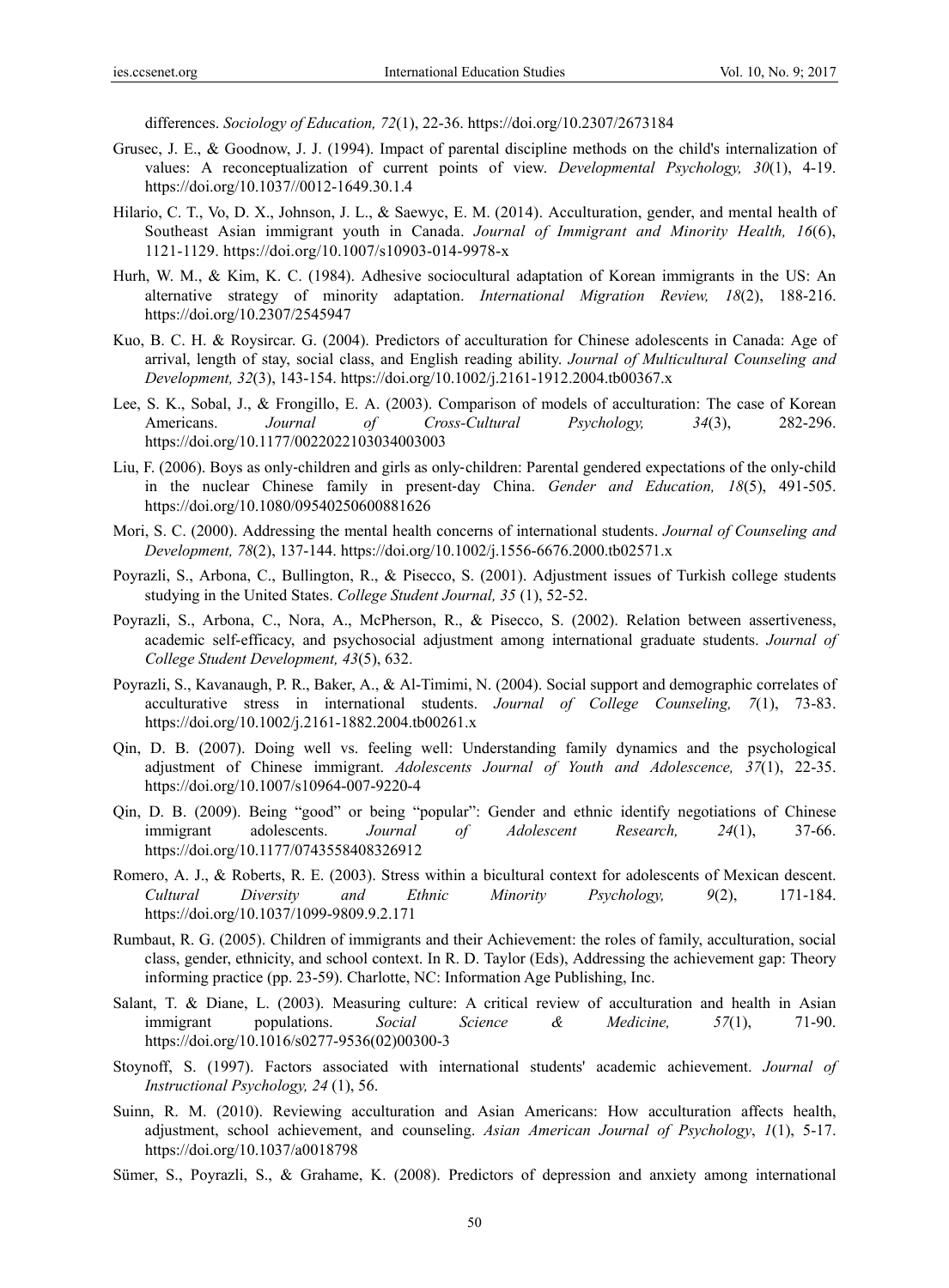students. *Journal of Counseling and Development, 86*(4), 429-437. https://doi.org/10.1002/j.1556-6678.2008.tb00531.x

Yeh, C. J., & Inose, M. (2003). International students' reported English fluency, social support satisfaction, and social connectedness as predictors of acculturative stress. *Counseling Psychology Quarterly, 16*(1), 15-28. https://doi.org/10.1080/0951507031000114058

# **Appendix A**

#### **Interview Protocols**

#### **Section 1: Acculturation Strategy**

**1. Cultural maintenance (***How do you identify yourself with the US culture as opposed Chinese culture?)*

|         | <b>Parents' Questions</b>                                                                                                               |         | <b>Child's Questions</b>                                                                                                 |
|---------|-----------------------------------------------------------------------------------------------------------------------------------------|---------|--------------------------------------------------------------------------------------------------------------------------|
| $\iota$ | How do you describe Chinese culture and the US<br>culture? How to you perceive the similarity and/or                                    | $\iota$ | What Chinese aspects are interesting to<br>you? Why do you find them interesting?                                        |
|         | difference between the two cultures?                                                                                                    | 2)      | How do you feel to be a Chinese here in                                                                                  |
| 2)      | Do you describe your life style (e.g. food, media<br>preference) as more Chinese or Americanized?                                       |         | the US?                                                                                                                  |
| 3)      | How important is it for your child to maintain<br>Chinese language and Chinese culture in the US?                                       | 3)      | How often do you speak Chinese as<br>opposed to English at home? When and<br>where with whom do you speak it?            |
|         | Why?                                                                                                                                    | 4)      | How do you read and write in Chinese                                                                                     |
| 4)      | Is there any difficulty for your child to maintain or<br>learn Chinese culture here in the US?                                          |         | compared to English? Do you worry if<br>you cannot write and read Chinese as                                             |
| 5)      | How well does your child read and write in                                                                                              |         | well as your peers in China?                                                                                             |
|         | Chinese? And in English? How often do you speak<br>Chinese as opposed to English with your child?<br>How does your child react to that? | 5)      | I know from your mother/father that you<br>attend these events related to Chinese<br>culture. Can you tell us more about |
| 6)      | What does your child do after school that is<br>Chinese cultural-socially related?                                                      |         | them? What is interesting or not so<br><i>interesting?</i>                                                               |

# *2.* **Cultural contact (***How do you wish to involve in the US culture as opposed to Chinese culture?)*

| <b>Parents' Questions</b>                                                                                                                                             |         | <b>Child's Questions</b>                                                                                                                 |  |  |
|-----------------------------------------------------------------------------------------------------------------------------------------------------------------------|---------|------------------------------------------------------------------------------------------------------------------------------------------|--|--|
| How often do you socialize with American as<br>opposed to Chinese? How much do you expect<br>your child to socialize/interact with American<br>as opposed to Chinese? | $\iota$ | How often do you play or hang out with your<br>American friends? And how often do you<br>play and hand out with your Chinese<br>friends? |  |  |
| Do you perceive any discrimination in the US?                                                                                                                         |         | 2) How do your teachers and peers like you?                                                                                              |  |  |

## **Section 2: Educational Adaptation**

## **1. The child's relationships with peers and teachers**

| <b>Parents' Questions</b> |                                                                                                                                                                               |    | <b>Child's Questions</b>                                                                                                                                 |
|---------------------------|-------------------------------------------------------------------------------------------------------------------------------------------------------------------------------|----|----------------------------------------------------------------------------------------------------------------------------------------------------------|
|                           | How do you think about your child's<br>relationship with his teachers and peers in the<br>US school? What do you think are the<br>barriers that hinder your child from better | I) | How do you like your school in the US? How<br>do you like your teachers and peers in the US<br>school? What are your likes/dislikes of the US<br>school? |
|                           | interaction with his teachers and peers? Why?                                                                                                                                 | 2) | How is your school experience in the $U.S$                                                                                                               |
| 2)                        | How is the school experience of your child in<br>the US different from what it was in China?                                                                                  |    | different from what it was in China?                                                                                                                     |
|                           |                                                                                                                                                                               | 3) | What do you think the biggest barrier for you                                                                                                            |
| 3)                        | What do you think the school should do to                                                                                                                                     |    | to interact with teaches and peers?                                                                                                                      |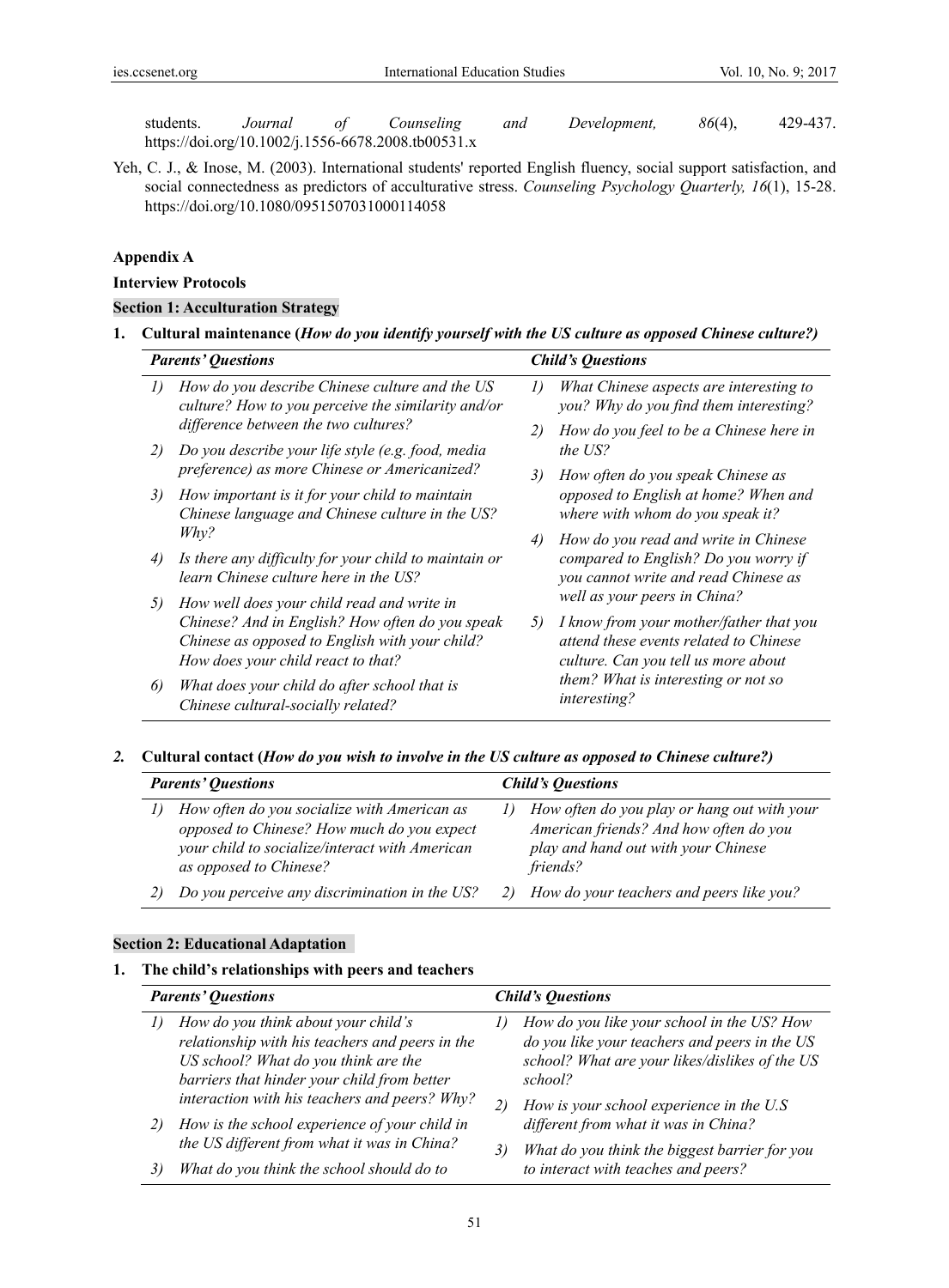| <b>Parents' Questions</b> |                                                                                                                               |    | <b>Child's Questions</b>                                                                                           |  |  |
|---------------------------|-------------------------------------------------------------------------------------------------------------------------------|----|--------------------------------------------------------------------------------------------------------------------|--|--|
|                           | help your child better adjust to the US<br>culture?                                                                           | 4) | What do you think the US school should do to<br>help you better adapt to it?                                       |  |  |
| 4)                        | What and with whom do you expect your child<br>to do/be more in their social activities in the<br>school or after the school? | 5) | What and with whom do you expect to do/be<br>more in their social activities in the school or<br>after the school? |  |  |
|                           | Academic and non-academic problem solving                                                                                     |    |                                                                                                                    |  |  |
|                           | Parents' Questions                                                                                                            |    | Child's Ouestions                                                                                                  |  |  |

| <b>Parents' Questions</b> |                                                                                                                                   |    | <b>Child's Questions</b>                                                                                              |
|---------------------------|-----------------------------------------------------------------------------------------------------------------------------------|----|-----------------------------------------------------------------------------------------------------------------------|
| $\iota$                   | What academic problems does your child have<br>in the US school? Did he encounter the                                             | D  | Do you have any academic problems in the<br>US school? How about in China's school?                                   |
|                           | similar or different problems in the China's<br>school?                                                                           | 2) | Do you have any problems with your teachers<br>and/or peers in the US school? How about in                            |
| 2)                        | What other problems does your child have in                                                                                       |    | China's school?                                                                                                       |
|                           | the US school? Did he encounter the similar<br>or different problems in the China's school?                                       | 3) | How do you solve these problems in the US<br>school? And how did you solve problems in                                |
| 3)                        | How do you help your child solve these                                                                                            |    | China's school if any?                                                                                                |
|                           | problems in the US compared to in China?                                                                                          | 4) | Whom do you seek for help if you cannot solve                                                                         |
| 4)                        | Do you prefer to use the Chinese or the US<br>ways/strategies to help your child solve the<br>problems in the US? Any difference? |    | these problems by yourself in the US?<br>Parents? Teachers or Peers? How do they<br>help you? And how about in China? |

# **3. Academic expectations for the child**

|    | <b>Parents' Questions</b>                                                                                                                                                 |                | <b>Child's Questions</b>                                                                                                                     |
|----|---------------------------------------------------------------------------------------------------------------------------------------------------------------------------|----------------|----------------------------------------------------------------------------------------------------------------------------------------------|
| l) | How would you describe the characteristic of Chinese<br>culture in terms of its reflection on parental expectations<br>for children as opposed to the US culture?         | $\overline{D}$ | How do you think about your current<br>academic performance in the US<br>school? What rank do you expect                                     |
| 2) | What are your family beliefs about the value of<br>education? And how these beliefs about the value of<br>education affect your academic expectations for their<br>child? | 2)             | yourself to be in the class? Why?<br>What do you parents think about your<br>current school performance? And<br>how do you get to know that? |
| 3) | How do you like your child's current academic<br>performance? What rank in class do you wish your child                                                                   | 3)             | What do you expect to be and do in<br>the future?                                                                                            |
| 4) | could be at the school? Why?<br>What do you expect your child to be and do in the future?                                                                                 | 4)             | What do your parents expect you to<br>do or to be in future? And how do you                                                                  |
| 5) | How do you communicate these beliefs and expectations<br>to your child?                                                                                                   | 5)             | get to know that?<br>What role do your parents play in                                                                                       |
| 6) | Do you take your child to any extracurricular classes?<br>Why?                                                                                                            |                | your assignment, school work, and<br>after-school extracurricular classes?<br>How do you like the way they involve                           |
| 7) | How do you involve in your child's assignment, school<br>work, and after-school extracurricular classes?                                                                  |                | in these activities?                                                                                                                         |
| 8) | How do you know about your child's own expectations<br>for their own academic achievement? What do you think<br>of his expectations for himself?                          | 6)             | What aspects of Chinese<br>parenting/culture are you proud of,<br>and what aspects of Chinese<br>parenting/culture you do not like?          |